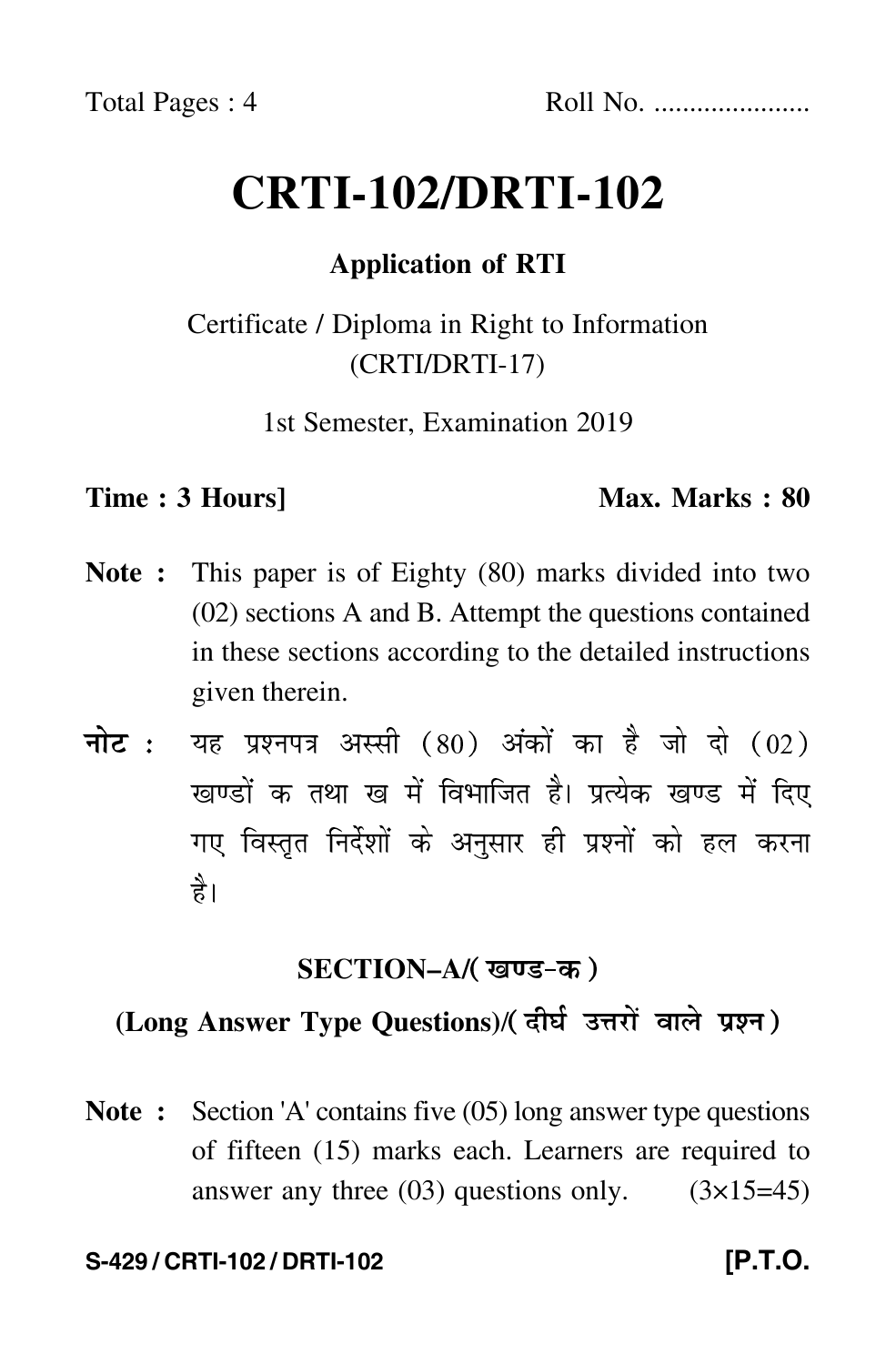- <mark>नोट</mark> : खण्ड 'क' में पाँच (05) दीर्घ उत्तरों वाले प्रश्न दिये गये हैं, प्रत्येक प्रश्न के लिए पन्द्रह (15) अंक निर्धारित हैं। शिक्षार्थियों को इनमें से केवल तीन (03) प्रश्नों के उत्तर देने हैं।
- **1.** Whether public has a right to access the relevant information to understand the policy-making process ? Explain. क्या लोगों के पास नीति बनाने की प्रक्रिया को समझने के लिए प्रासंगिक सूचना तक पहुँच का अधिकार है? स्पष्ट कीजिए।
- **2.** What do you understand by 'public interest test' ? Discuss in detail. 'जनहित परीक्षण' से आप क्या समझते हैं? विस्तृत वर्णन कीजिए।
- **3.** Describe the procedure for action by the commission in case of the complaint made under the Act. अधिनियम के अन्तर्गत शिकायत के मामले में आयोग द्वारा की जाने वाली प्रक्रिया का वर्णन कीजिए।
- **4.** Discuss the composition, powers and functions of central information commission.

केन्द्रीय सूचना आयोग के गठन, शक्तियों एवं कार्यों का वर्णन कीजिए।

**5.** Explain the various steps to be taken in filing of first appeal. प्रथम अपील फाइल करने में लिए जाने वाले विभिन्न चरणों का वर्णन कीजिए।

### **S-429 / CRTI-102 / DRTI-102 [ 2 ]**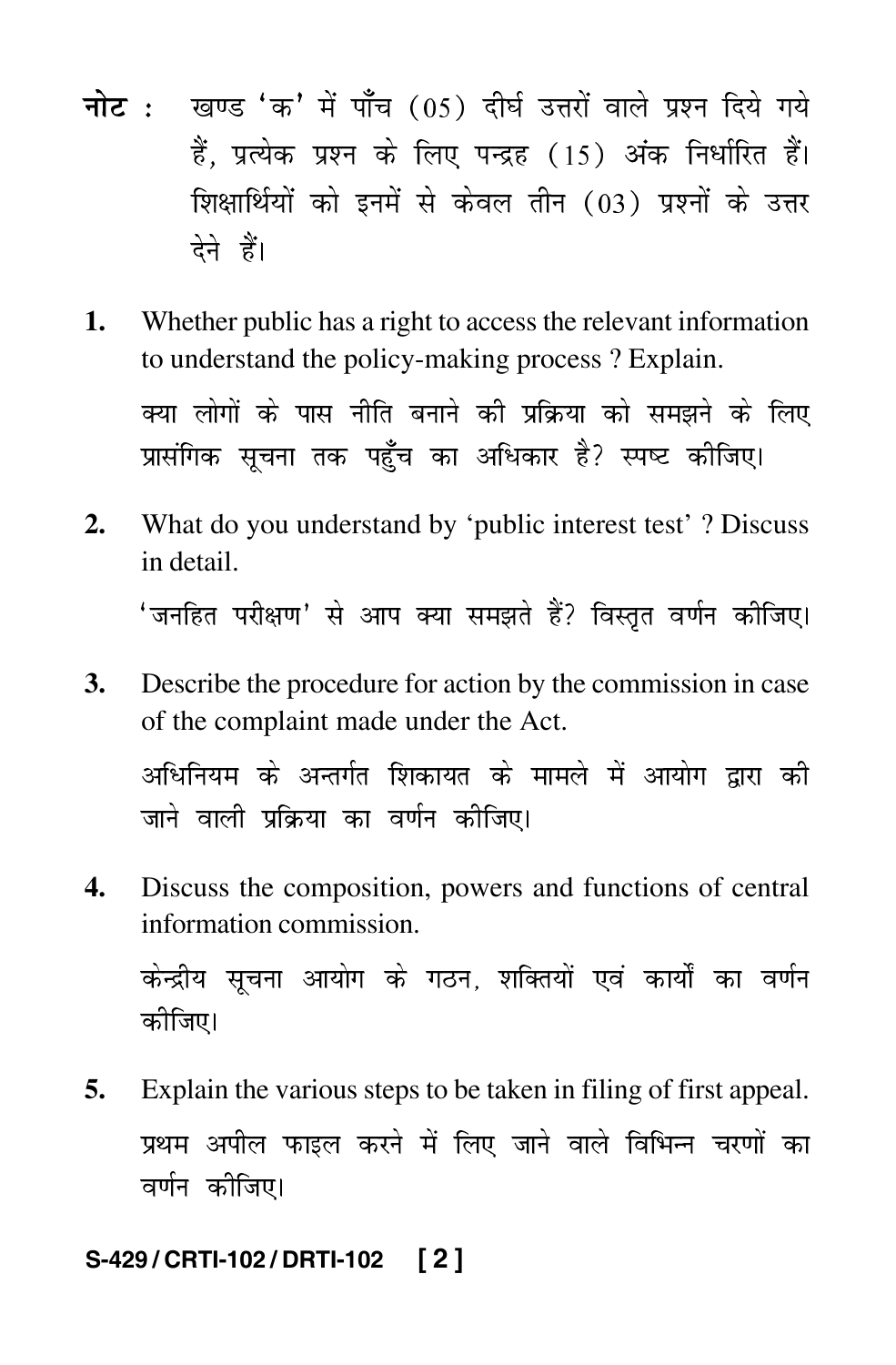# SECTION–B/( खण्ड-ख )

# **(Short Answer Type Questions)**/

**Note :** Section 'B' contains eight (08) short answer type questions of seven (07) marks each. Learners are required to answer any five (05) questions only.

 $(5 \times 7 = 35)$ 

- <mark>नोट</mark> : खण्ड 'ख' में आठ (08) लघु उत्तरों वाले प्रश्न दिये गये हैं, प्रत्येक प्रश्न के लिए सात (07) अंक निर्धारित हैं। शिक्षार्थियों को इनमें से केवल पाँच (05) प्रश्नों के उत्तर देने हैं।
- **1.** Which section (s) of the RTI Act deal (s) with the grounds for exemption from disclousre of information ?

सूचना अधिकार अधिनियम की कौन सी धारा/धारायें सूचना के प्रकटीकरण से छुट के आधार से सम्बन्धित हैं?

**2.** How does the doctrine of severability apply on the R.T.I Act ?

सूचना अधिकार अधिनियम के तहत पृथक्करणीयता का सिद्धान्त कैसे लाग होता है?

**3.** Whether justificaftion, explanation or interpretation of the information may be asked from Public information officer ? क्या लोक सूचना अधिकारी से सूचना के औचित्य, स्पष्टीकरण अथवा व्याख्या के बारे में पूछा जा सकता है?

### **S-429 / CRTI-102 / DRTI-102 [ 3 ] [P.T.O.**